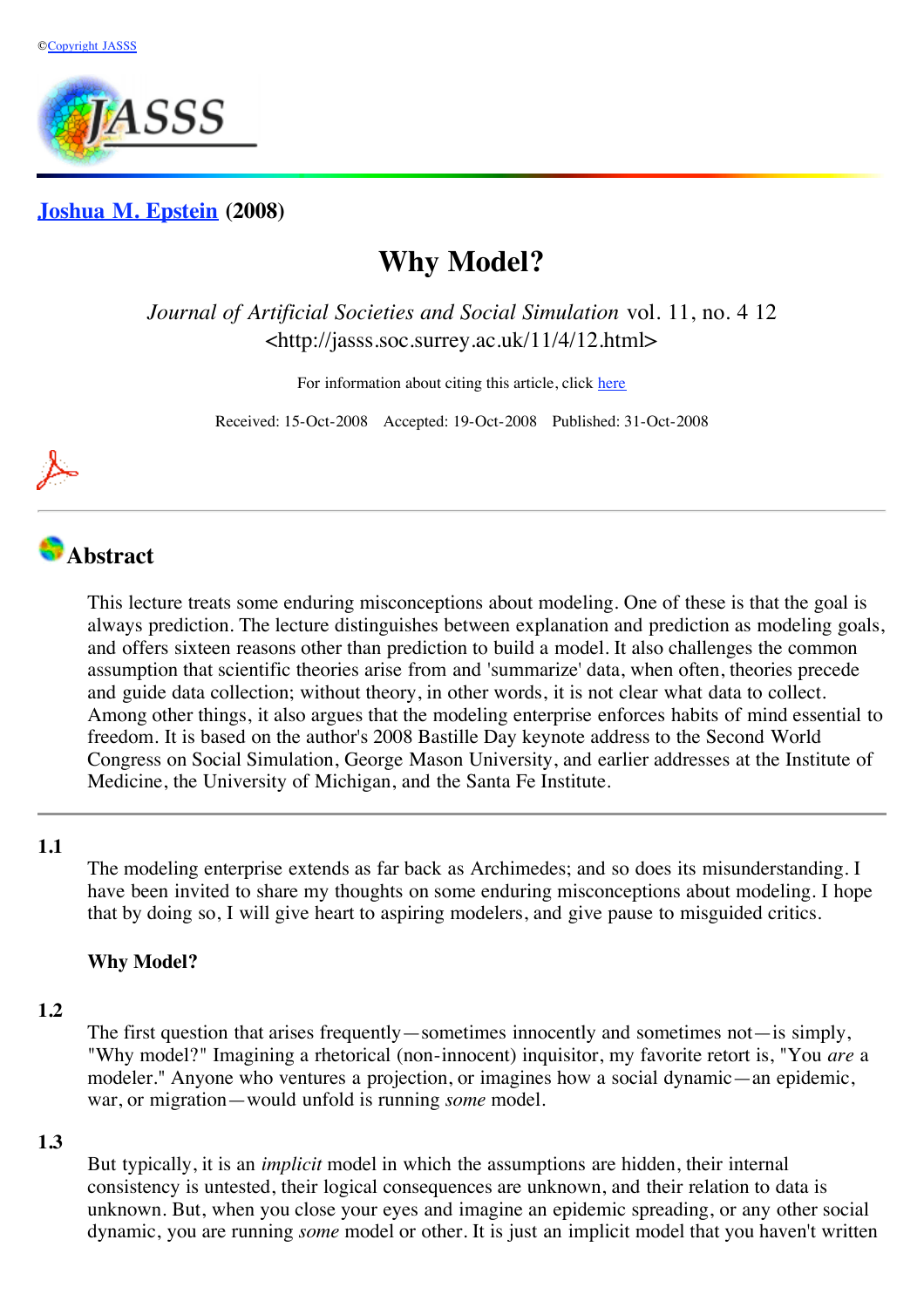down (see [Epstein 2007\)](http://jasss.soc.surrey.ac.uk/11/4/12.html#epstein2007).

#### **1.4**

This being the case, I am always amused when these same people challenge me with the question, "Can you validate your model?" The appropriate retort, of course, is, "Can you validate yours?" At least I can write mine down so that it can, in principle, be calibrated to data, if that is what you mean by "validate," a term I assiduously avoid (good Popperian that I am).

#### **1.5**

The choice, then, is not whether to build models; it's whether to build *explicit* ones. In *explicit* models, assumptions are laid out in detail, so we can study exactly what they entail. On these assumptions, *this* sort of thing happens. When you alter the assumptions *that* is what happens. By writing explicit models, you let others replicate your results.

## **1.6**

You *can* in fact calibrate to historical cases if there are data, and can test against current data to the extent that exists. And, importantly, you can incorporate the best domain (e.g., biomedical, ethnographic) expertise in a rigorous way. Indeed, models can be the focal points of teams involving experts from many disciplines.

## **1.7**

Another advantage of explicit models is the feasibility of sensitivity analysis. One can sweep a huge range of parameters over a vast range of possible scenarios to identify the most salient uncertainties, regions of robustness, and important thresholds. I don't see how to do that with an implicit mental model. It is important to note that in the policy sphere (if not in particle physics) models do *not* obviate the need for judgment. However, by revealing tradeoffs, uncertainties, and sensitivities, models can *discipline the dialogue* about options and make unavoidable judgments more considered.

#### **Can You Predict?**

#### **1.8**

No sooner are these points granted than the next question inevitably arises: "But can you predict?" For some reason, the moment you posit a model, prediction—as in a crystal ball that can tell the future—is reflexively presumed to be your goal. Of course, prediction might be a goal, and it might well be feasible, particularly if one admits statistical prediction in which stationary distributions (of wealth or epidemic sizes, for instance) are the regularities of interest. I'm sure that before Newton, people would have said "the orbits of the planets will never be predicted." I don't see how macroscopic prediction—*pacem* Heisenberg—can be definitively and eternally precluded.

#### **Sixteen Reasons Other Than Prediction to Build Models**

#### **1.9**

But, more to the point, I can quickly think of *16 reasons other than prediction* (at least in this bald sense) to build a model. In the space afforded, I cannot discuss all of these, and some have been treated *en passant* above. But, off the top of my head, and in no particular order, such modeling goals include:

- 1. Explain (very distinct from predict)
- 2. Guide data collection
- 3. Illuminate core dynamics
- 4. Suggest dynamical analogies
- 5. Discover new questions
- 6. Promote a scientific habit of mind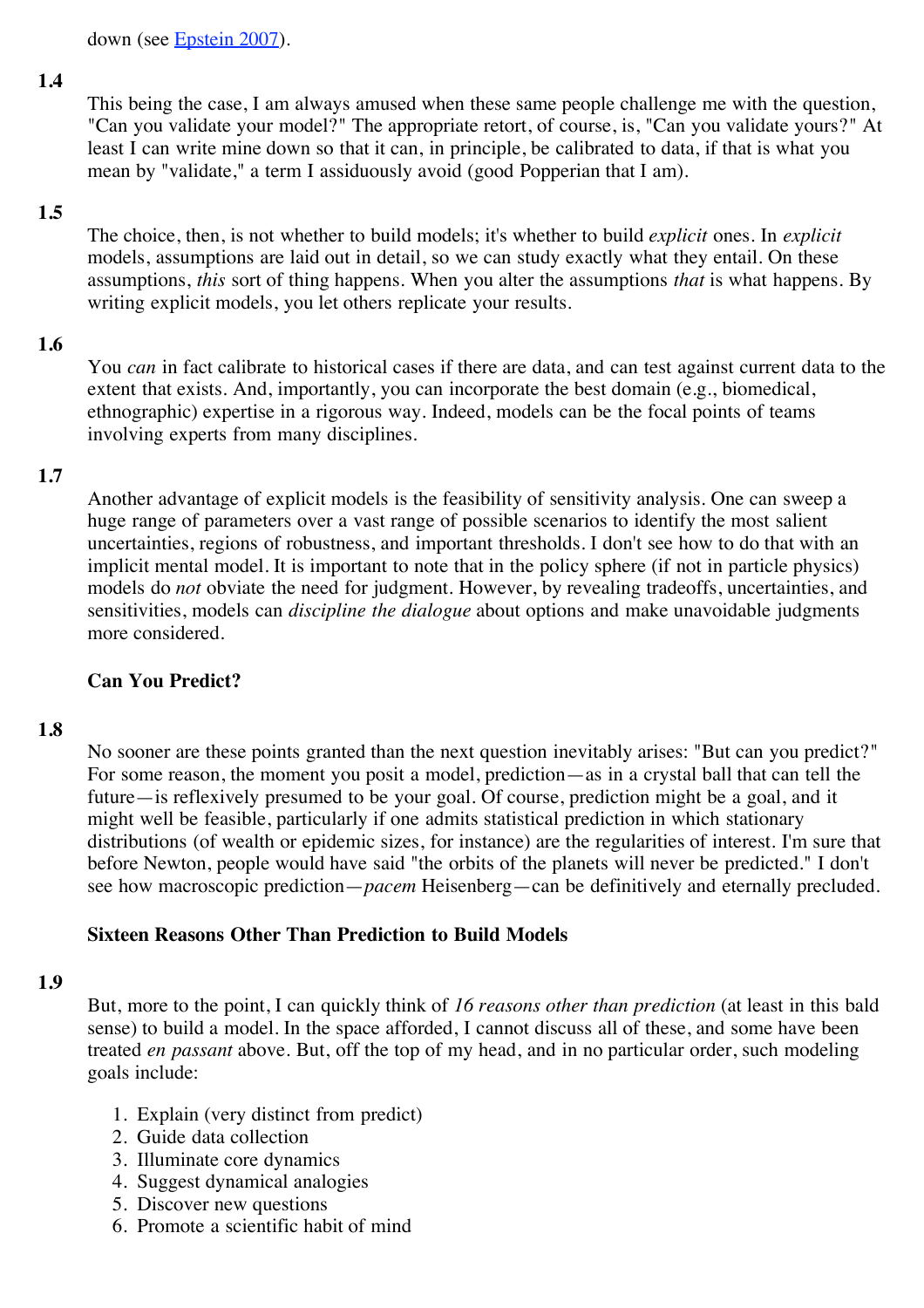- 7. Bound (bracket) outcomes to plausible ranges
- 8. Illuminate core uncertainties.
- 9. Offer crisis options in near-real time
- 10. Demonstrate tradeoffs / suggest efficiencies
- 11. Challenge the robustness of prevailing theory through perturbations
- 12. Expose prevailing wisdom as incompatible with available data
- 13. Train practitioners
- 14. Discipline the policy dialogue
- 15. Educate the general public
- 16. Reveal the apparently simple (complex) to be complex (simple)

## **Explanation Does Not Imply Prediction**

## **1.10**

One crucial distinction is between explain and predict. Plate tectonics surely *explains* earthquakes, but does not permit us to predict the time and place of their occurrence. Electrostatics explains lightning, but we cannot predict when or where the next bolt will strike. In all but certain (regrettably consequential) quarters, evolution is accepted as explaining speciation, but we cannot even predict next year's flu strain. In the social sciences, I have tried to articulate and to demonstrate an approach I call *generative* explanation, in which macroscopic *explananda*—large scale regularities such as wealth distributions, spatial settlement patterns, or epidemic dynamics emerge in populations of heterogeneous software individuals (agents) interacting locally under plausible behavioral rules ([Epstein 2006](http://jasss.soc.surrey.ac.uk/11/4/12.html#epstein2006); [Ball 2007\)](http://jasss.soc.surrey.ac.uk/11/4/12.html#ball2007). For example, the computational reconstruction of an ancient civilization (the Anasazi) has been accomplished by this agent-based approach ([Axtell et al. 2002](http://jasss.soc.surrey.ac.uk/11/4/12.html#axtell2002); [Diamond 2002](http://jasss.soc.surrey.ac.uk/11/4/12.html#diamond2002)) I consider this model to be explanatory, but I would not insist that it is predictive on that account. This work was data-driven. But I don't think that is necessary.

## **To Guide Data Collection**

## **1.11**

On this point, many non-modelers, and indeed many modelers, harbor a naïve inductivism that might be paraphrased as follows: 'Science proceeds from observation, and then models are constructed to 'account for' the data.' The social science rendition— with which I am most familiar —would be that one first collects lots of data and then runs regressions on it. This can be very productive, but it is not the rule in science, where theory often precedes data collection. Maxwell's electromagnetic theory is a prime example. From his equations the existence of radio waves was deduced. Only then were they sought … and found! General relativity predicted the deflection of light by gravity, which was only later confirmed by experiment. Without models, in other words, it is not always clear what data to collect!

## **Illuminate Core Dynamics: All the Best Models are Wrong**

## **1.12**

Simple models can be invaluable without being "right," in an engineering sense. Indeed, by such lights, all the best models are wrong. But they are fruitfully wrong. They are illuminating abstractions. I think it was Picasso who said, "Art is a lie that helps us see the truth." So it is with many simple beautiful models: the Lotka-Volterra ecosystem model, Hooke's Law, or the Kermack-McKendrick epidemic equations. They continue to form the conceptual foundations of their respective fields. They are universally taught: mature practitioners, knowing full-well the models' approximate nature, nonetheless entrust to them the formation of the student's most basic intuitions (see [Epstein 1997\)](http://jasss.soc.surrey.ac.uk/11/4/12.html#epstein1997). And this because they capture *qualitative behaviors of overarching interest*, such as predator-prey cycles, or the nonlinear threshold nature of epidemics and the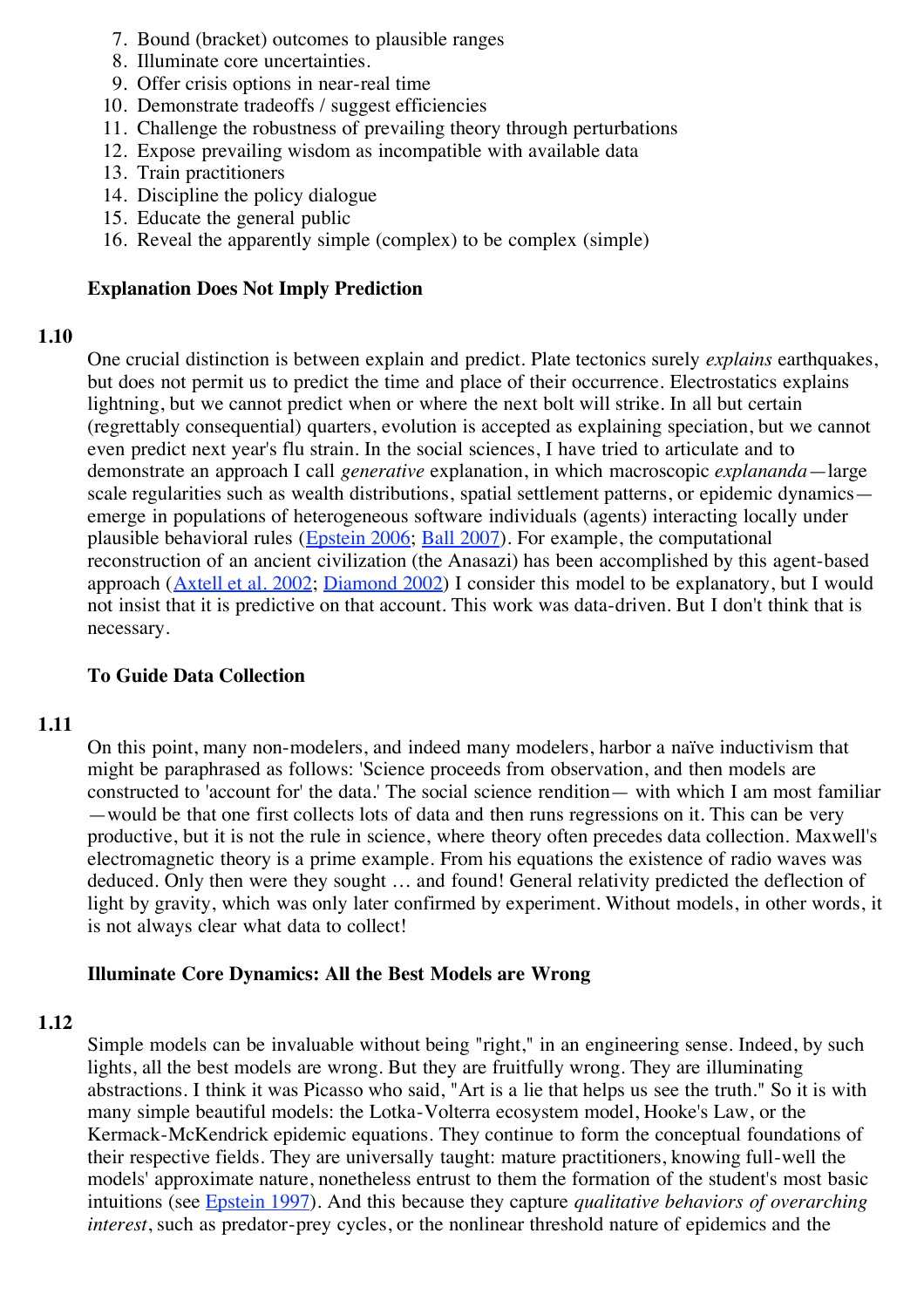notion of herd immunity. Again, the issue isn't idealization—all models are idealizations. The issue is whether the model offers a *fertile* idealization. As George Box famously put it, "All models are wrong, but some are useful."

## **Suggest Analogies**

## **1.13**

It is a startling and wonderful fact that a huge variety of seemingly unrelated processes have formally identical models (i.e., they can all be seen as interpretations of the same underlying formalism). For example, electrostatic attraction under Coulomb's Law and gravitational attraction under Newton's Law have the same algebraic form. The physical diversity of diffusive processes satisfying the "heat" equation or of oscillatory processes satisfying the "wave" equation is virtually boundless. In his economics Nobel Lecture, Samuelson writes that, "if you look at the monopolistic firm as an example of a maximum system, you can connect up its structural relations with those that prevail for an entropy-maximizing thermodynamic system...absolute temperature and entropy have to each other the same conjugate or dual relation that the wage rate has to labor or the land rent has to acres of land." One diagram, in his words, does "double duty, depicting the [economic relationships as well as the thermodynamic ones." \(Samuelson 1972; see also Epstein](http://jasss.soc.surrey.ac.uk/11/4/12.html#epstein1997) 1997) In developing the Anasazi model noted earlier, my colleagues and I made a "computational analogy" between the well-known Sugarscape model ([Epstein and Axtell 1996](http://jasss.soc.surrey.ac.uk/11/4/12.html#epstein1996)) and the actual MaiseScape on which the ancient Anasazi lived.

## **1.14**

I am suggesting that analogies are more than beautiful testaments to the unifying power of models: they are headlights in dark unexplored territory. For instance, there is a powerful theory of infectious diseases. Do revolutions, or religions, or the adoption of innovations unfold like epidemics? Is it useful to think of these processes as formal analogues? If so, then a powerful preexisting theory can be brought to bear on the unexplored field, perhaps leading to rapid advance.

#### **Raise New Questions**

## **1.15**

Models can surprise us, make us curious, and lead to new questions. This is what I hate about exams. They only show that you can answer somebody else's question, when the most important thing is: Can you ask a new question? It's the new questions (e.g., Hilbert's Problems) that produce huge advances, and models can help us discover them.

## **From Ignorant Militance to Militant Ignorance**

## **1.16**

To me, however, the most important contribution of the modeling enterprise—as distinct from any particular model, or modeling technique—is that it enforces a scientific habit of mind, which I would characterize as one of *militant ignorance*—an iron commitment to "I don't know." That is, all scientific knowledge is uncertain, contingent, subject to revision, and falsifiable in principle. (This, of course, does not mean readily falsified. It means that one can in principle specify observations that, if made, would falsify it). One does not base beliefs on authority, but ultimately on evidence. This, of course, is a very dangerous idea. It levels the playing field, and permits the lowliest peasant to challenge the most exalted ruler—obviously an intolerable risk.

## **1.17**

This is why science, *as a mode of inquiry*, is fundamentally antithetical to all monolithic intellectual systems. In a beautiful essay, Feynman ([1999](http://jasss.soc.surrey.ac.uk/11/4/12.html#feynman1999)) talks about the hard-won "freedom to doubt." It was born of a long and brutal struggle, and is essential to a functioning democracy.